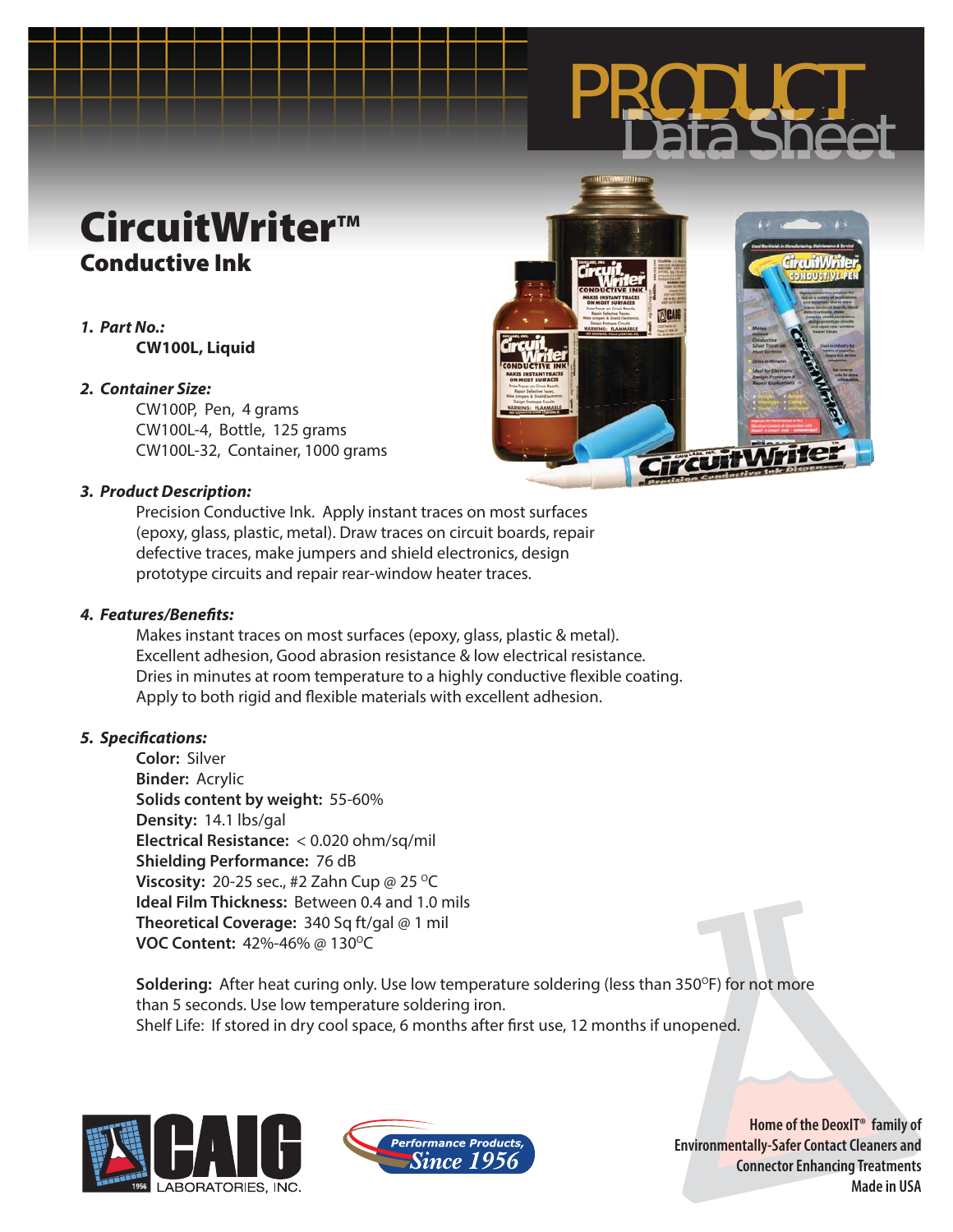

#### **IF SPRAYING:**

**Dilutent:** acetone, recommended starting with 1:1 ratio by volume **Drying time:** 10 min air, then 10 minutes at 180<sup>°</sup> (6" from 50 watt light bulb), or air cure for 24 hrs. Recommended thickness: 0.5-1.5 mils dried

#### **TYPICAL PROPERTIES WHEN DRIED:**

**Sheet resistance:** 0.020 ohms/sq/mil (25 um) **Attenuation:** 76 dB

#### **6. Formulation:**

| 60-70% | Silver (Metallic) (CAS 7440-22-4  |
|--------|-----------------------------------|
| 15-40% | Dimethy Glutarate (CAS 1119-40-0) |
| ΝA     | Dimethyl Succinate (CAS 106-65-0) |
| ΝA     | Dimethyl Adipate (CAS 627-93-0)   |
| ΝA     | <b>Proprietary Resins</b>         |

#### **7. Directions for Use:**

- 1. Turn off, unplug the device.
- 2. PREPARE SURFACE. Remove loose scale, oil, grease and dirt from surface.
- 3. SHAKE WELL. Shake for at least 10 seconds. Shaker ball inside will assist mixing of materials. If necessary, clean tip with tissue or other soft cloth to remove dried material.
- 4. APPLY. Squeeze the pen barrel while pressing the pen tip lightly on surface. Practice on scrap piece before attempting prototype or repairs. If tip gets clogged, remove pen tip (turn clockwise) and clean.

#### **CAUTION: DO NOT APPLY TO HOT SURFACE - TIP WILL MELT. MELTED TIP VOIDS WARRANTY.**

- 5. DRY. Allow approximately 24 hours to dry at room temperature (70°F). Recommend curing 6" away from a 40 watt light bulb for 4 hours. Then let sit overnight.
- 6. CLEAN UP. Acetone or other suitable solvent.

#### **8. Shipping and Additional Information:**

Hazardous: ORMD

#### **9. Other Information:**

 RoHS Compliant: YES VOC Compliant: YES

**MSDS Link, D5S-6** http://store.caig.com/s.nl/sc.18/category.3532/.f Product Sheet: http://store.caig.com/s.nl/sc.2/category.174/.f



#### **CAIG Laboratories, Inc.**

12200 Thatcher Court, Poway, CA 92064U.S.A. **P:** 858/486-8388 **| E:** info@caig.com **WEB:** www.caig.com **|** www.deoxit.com